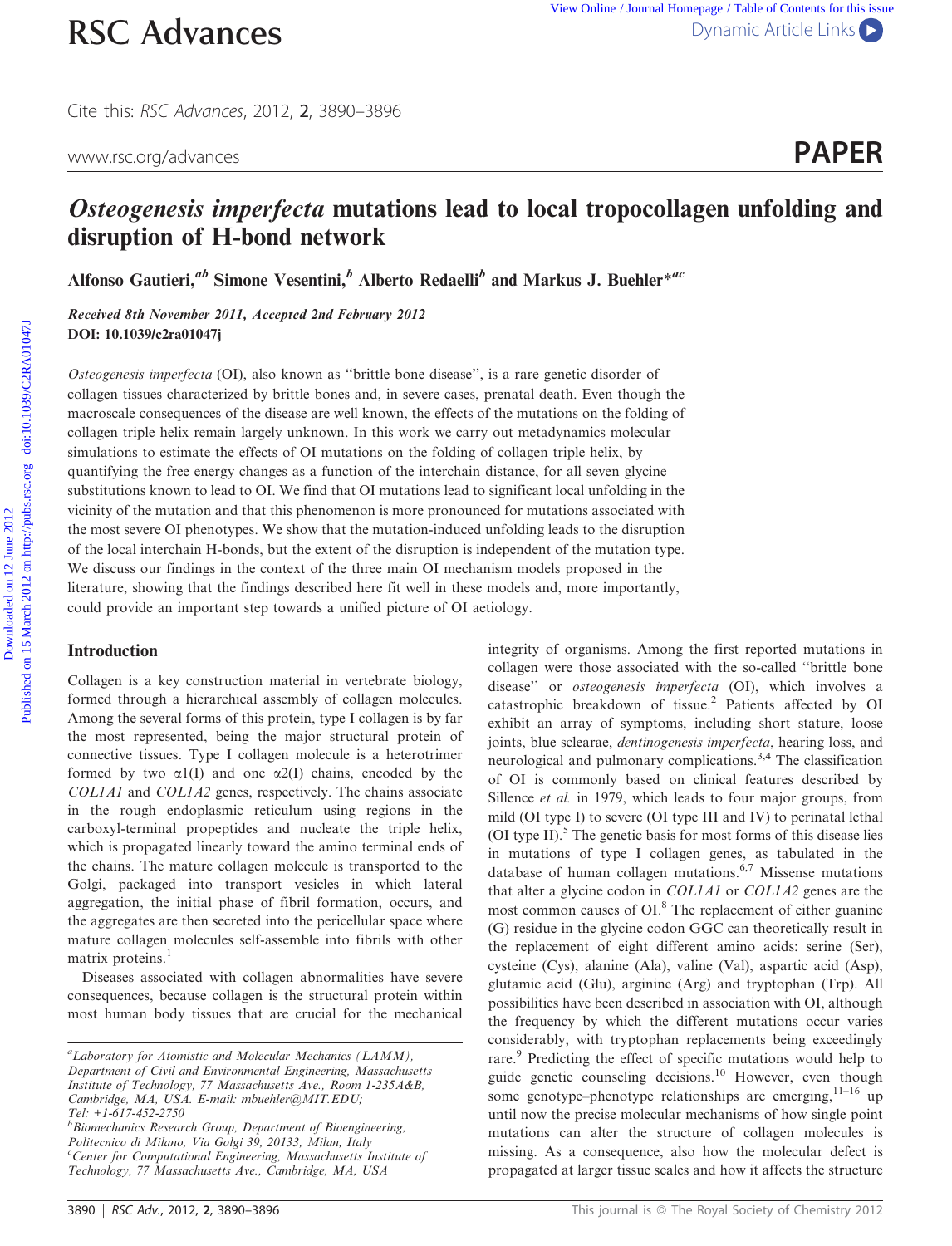and properties of the tissue remain unknown, and in general the genotype–phenotype relationship remains evasive. There are some trends that are widely observed, such as the severity depending on the chain in which the Gly substitution occurs, the location within the chain, and the substituting amino acid, $17$ which have resulted in several different models for relating Gly substitutions to OI severity:

• Chain model. This early model<sup>18</sup> focused on the chain in which the mutations occurred and postulated that phenotypes resulting from mutations on the  $\alpha$ 1(I) chain are more severe than those on the  $\alpha$ 2(I), because type I collagen heterotrimers contain two copies of the  $\alpha$ 1(I) chain, so that random assortment of mutant chains causes up to 75% of heterotrimers to contain one or more abnormal  $\alpha$ 1(I) chains vs. up to 50% of trimers with an abnormal  $\alpha$ 2(I) chain.

• Gradient model. This model emphasizes that changes within the C-terminal three-quarters of the molecule are usually more severe than those within the N-terminal region and implies a relation to the C-to-N directionality of collagen triple-helix folding. This model suggests that mutations in the triple helical domain delay the helix folding, resulting in additional hydroxylation and glycosylation of residues amino-terminal to the site of the substitution.<sup>17</sup> However, while this model holds generally true for chain  $\alpha$ 1(I), it fails to explain the different severity outcome of mutations in the same position (but different type of substitution). Furthermore, it does not hold true for mutations affecting the  $\alpha$ 2(I) chain. and properties of the tissue remain unknown, and in general the structure and folding or the collager modecule, the most constructed on the collager collation and properties of magnitude and the structure of the state of

• Local model. To overcome limitations in the previous model, it has been suggested that the local environment of the amino acids at the mutation site is crucial in the severity of OI. Experimental and computational methods have been applied to predict lethality based on physicochemical properties of substituting residues and of the amino acids surrounding the mutation site.<sup>11,12,14,19–21</sup> These investigations found that severity correlates with the identity of the substituting residue (where large and/or charged amino acids are more disruptive) and that local amino acid patterns partially correlate with lethality, where mutation of higher-stability triplets results in more severe disease. However, a statistically significant correlation between the stability of the mutated triplet and lethality was not found when this model was applied to an updated set of mutations.<sup>7</sup>

• Regional model. The identification of mutations not conforming to the previous patterns led to the proposal of the regional model, in which the location of the mutation, rather than the particular substituting residue, is decisive to the clinical outcome. In this model, the collagen D-period is divided into crucial and noncrucial regions interspersed along the collagen molecule. In particular, two region with almost exclusively lethal mutations (helix positions 691–823 and 910–964) align with major ligand-binding regions, suggesting that mutations could alter fundamental interactions of collagen monomers or fibrils with integrins, matrix metalloproteinases, fibronectin, and cartilage oligomeric matrix protein.7,22,23

The presence of several models of OI origin indicates that there is limited knowledge on the phenotype development and that the molecular mechanisms of how a single point mutation can alter the properties at single molecule level and consequently at larger tissue scales has yet to be elucidated. To address this point, we investigate the molecular scale effects of OI mutations on the structure and folding of the collagen molecule, then discussing how the structural changes at the molecular scale might affect the structure and properties of larger hierarchical structures.

We report a series of atomistic simulations to assess the effects of OI mutations on the folding of collagen triple helix. For this purpose, we consider an archetypical collagen peptide (i.e., with only Gly-Pro-Hyp triplets) as wild-type case and seven other cases, each with a different Gly substitution in the middle of one chain (see Fig. 1). We then perform metadynamics molecular simulations to monitor the free energy profile as a function of the local interchain distance (see Fig. 1B).

The major goal addressed in this study is to elucidate and quantify the effect of OI mutations on the folding of mutant collagen peptides relative to the wild case and correlate the findings with the severity of OI, using archetypical collagen peptides. The hypothesis behind this work is that glycine substitutions lead to local unfolding of collagen molecules and that this defect relates to the identity of the mutation. This will help to advance the understanding of OI mechanism within the framework of the models discussed above, providing insights into the nanoscale defects on collagen folding caused by single point mutations.

# Methods

#### Collagen model generation

The effect of *osteogenesis imperfecta* mutations on the tropocollagen folding is investigated using metadynamics simulations,



Fig. 1 Atomistic model of the archetypical collagen peptides. Panel A shows the simulated system, with the collagen peptide in a water box. The central Gly residue of one chain (yellow in panel B) is mutated with the seven amino acids responsible for osteogenesis impefecta (panel C). During metadynamics simulations the free energy is calculated as a function of the distance between the chain bearing the mutation  $(i.e.,$  the center of mass of the red region in panel B) and the center of mass of the other two chains (i.e., the center of mass of the blue regions in panel B). For the calculation of the interchain distance, we considered only backbone atoms of the residue bearing the mutation (or the corresponding on the non-mutated chains) and the immediate neighbor in both directions (thus a total of three amino acids per chain).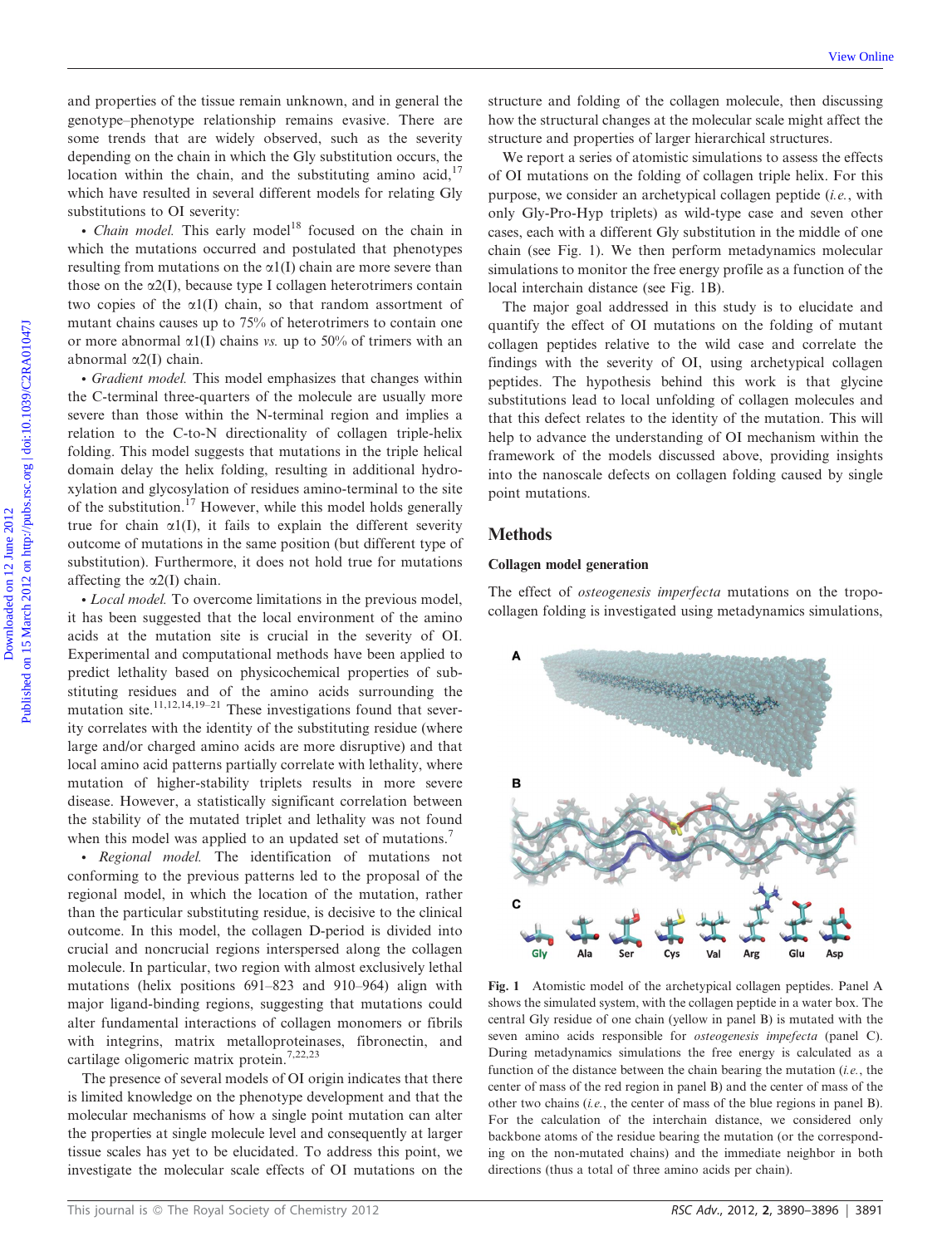using the well-tempered approach described in ref. 24. We use the THeBuScr (Triple-Helical collagen Building Script) code<sup>25,26</sup> to build a model of the collagen molecule, as done in earlier studies.27–29 We choose the simplest model of collagen, with only Glycine-Proline-Hydroxyproline (GPO) triplets on each of the three chains in order to represent an archetype of collagen molecule, this triplet being the most represented along the triple helix (as well as the most stabilizing). The collagen model we use,  $[(\text{GPO})_{21}]_3$ , is truncated to 63 amino acids per chain due to computational limitations, since the full-length collagen molecule (300 nm long) is too large for atomistic simulations. This leads to a collagen-like segment with a length of approximately 20 nm. Peptides of comparable length have been used both in earlier computational and experimental studies.<sup>13,19,28,30-33</sup> In one of the three chains, the glycine residue in the central triplet (the 11th triplet) is mutated into one of the seven amino acids usually found as glycine substituents in osteogenesis imperfecta, namely alanine, serine, cysteine, valine, arginine, aspartic acid or glutamic acid. This leads to a total of eight cases (one wild case and seven mutated cases) (see Fig. 1B–C).

#### Collagen model equilibration

Explicit water molecular dynamics simulations are performed using the NAMD code 2.7<sup>34,35</sup> patched with PLUMED<sup>36</sup> and the CHARMM force field, $37$  including parameters for the nonstandard hydroxyproline residue.<sup>38</sup> Since the collagen triple helix considered here is truncated, the N-terminals are capped with ACE residues (acetylated N-termini), whereas C-terminals are capped with CT3 residues (amidated C-termini). The collagen peptides are solvated in a 22 nm  $\times$  5 nm  $\times$  5 nm water box using TIP3P water molecules for solvent, and ions are included to achieve a ionic concentration of 0.5 mol  $L^{-1}$  (see Fig. 1A). The total number of atoms of the solvated system is approximately 40 000 atoms. Rigid bonds are applied to constrain covalent bond lengths, thus allowing a time step of 2 fs. Van der Waals interactions are computed using a cutoff for neighbor list at 1.35 nm, with a switching function between 1.0 and 1.2 nm. For electrostatic interactions a similar switching function is used for the dry case, whereas the Particle-Mesh Ewald sums (PME) method is applied to describe electrostatic interactions in the solvated systems. The preliminary energy minimization is performed by using a steepest descent algorithm until convergence. The systems are then equilibrated in NPT ensemble at a temperature of 310 K (37 °C) and at a pressure of 1 atm for 10 ns of molecular dynamics. We observe that the root-mean-square deviation (RMSD) of the protein backbone reaches a stable value within  $\approx$  5 ns simulation time, thus we assume that the collagen peptides are equilibrated properly at the end of the 10 ns molecular dynamics run. The final configurations of the proteins are used as starting points for the following metadynamics simulations.

#### Metadynamics simulations

Metadynamics simulations involve the definition of a set of collective variables (CVs) for which the associated free energy surface (FES) is calculated.<sup>39</sup> Due to the presence of high barriers, it is necessary to use a sampling strategy – such as the introduction of a biasing potential – that forces the system to

explore a region of high free energy. In metadynamics, the molecular dynamics run is biased by a history-dependent potential defined as the sum of Gaussian functions in the CV space.<sup>40</sup> In the long time limit, the bias potential compensates the underlying free energy surface, providing an estimate of the free energy along the CVs. In well-tempered metadynamics, the height of the Gaussian potentials are automatically rescaled during the simulation, which guarantees that the bias potential converges in a single simulation and does not oscillate around the FES solution.<sup>24</sup> In our study we monitor the free energy as a function of the distance between the chain bearing the mutation and the other two chains of the triple helix. Thus, we define the CV as the distance between the centre of mass of two groups of atoms. The first group is formed by the backbone atoms of the mutated amino acid and the two adjacent amino acids (for a total of 12 atoms). The second group is formed by the backbone atoms of the corresponding amino acids on the two chains that do not bear the mutation (thus, a total of 24 atoms) (see Fig. 1B). The Gaussian potentials are added every 1000 steps (corresponding to a time interval of 2 ps), and have an initial height of 0.1 kcal mol<sup>-1</sup> and a width of 0.01 nm. The width of the Gaussian functions determines the resolution of the reconstructed free energy profile. Indeed, the sum of Gaussians efficiently reproduces features of the free energy profile on a scale larger than the width itself. In our case the resolution of the reconstructed free energy profile is therefore in the range of 0.1 nm. Using the well-tempered approach described in ref. 24. We use explore a region of bigh free energy. In melastone of the CHE and the HE and the March 2012 of the CHE and the CHE and the CHE and the CHE and the CHE and the

Metadynamics simulations are run in NPT ensemble at a temperature of 310 K (37  $^{\circ}$ C) and at a pressure of 1 atm for 100 ns, during which the biasing potential is collected. In order to monitor the convergence of the metadynamics runs, we plot the free energy profile every 4 ns and consider the calculation converged when the free energy profile does not change significantly as the simulation proceeds, *i.e.* we monitor how the free energy difference between the folded state (the free energy minimum) and an unfolded state changes in time. For the unfolded state we choose the point where the CV assumes a value of 1.1 nm, a condition of high free energy for all peptides. We assume to have reached convergence when this free energy difference is stable in time.

#### H-bond analysis

We monitor the number of H-bonds the chain bearing the mutation forms with the remaining two chains. In order to assess the interchain H-bonds we considered the triplet bearing the mutation plus the adjacent triplet in both directions and the corresponding triplets on the other two chains, thus a total of 9 amino acids per chain. We consider only the backbone donors and acceptors and determine H-bonds using a geometric definition, *i.e.* an angle donor-hydrogen-acceptor of  $30^{\circ}$  and a cutoff distance of 0.35 nm between the donor and the acceptor. Since there are three donors and three acceptors on the chain bearing the mutation, the total maximum number of H-bonds that this chain can form with the other two is six. In order to consider only relevant states, for the calculation of H-bonds we consider only the time frames in which the interchain distance is within  $\pm 0.1$  nm of the energy minimum. H-bond analysis and in general visualization and imaging of molecular models has been performed using VMD 1.9.<sup>41</sup>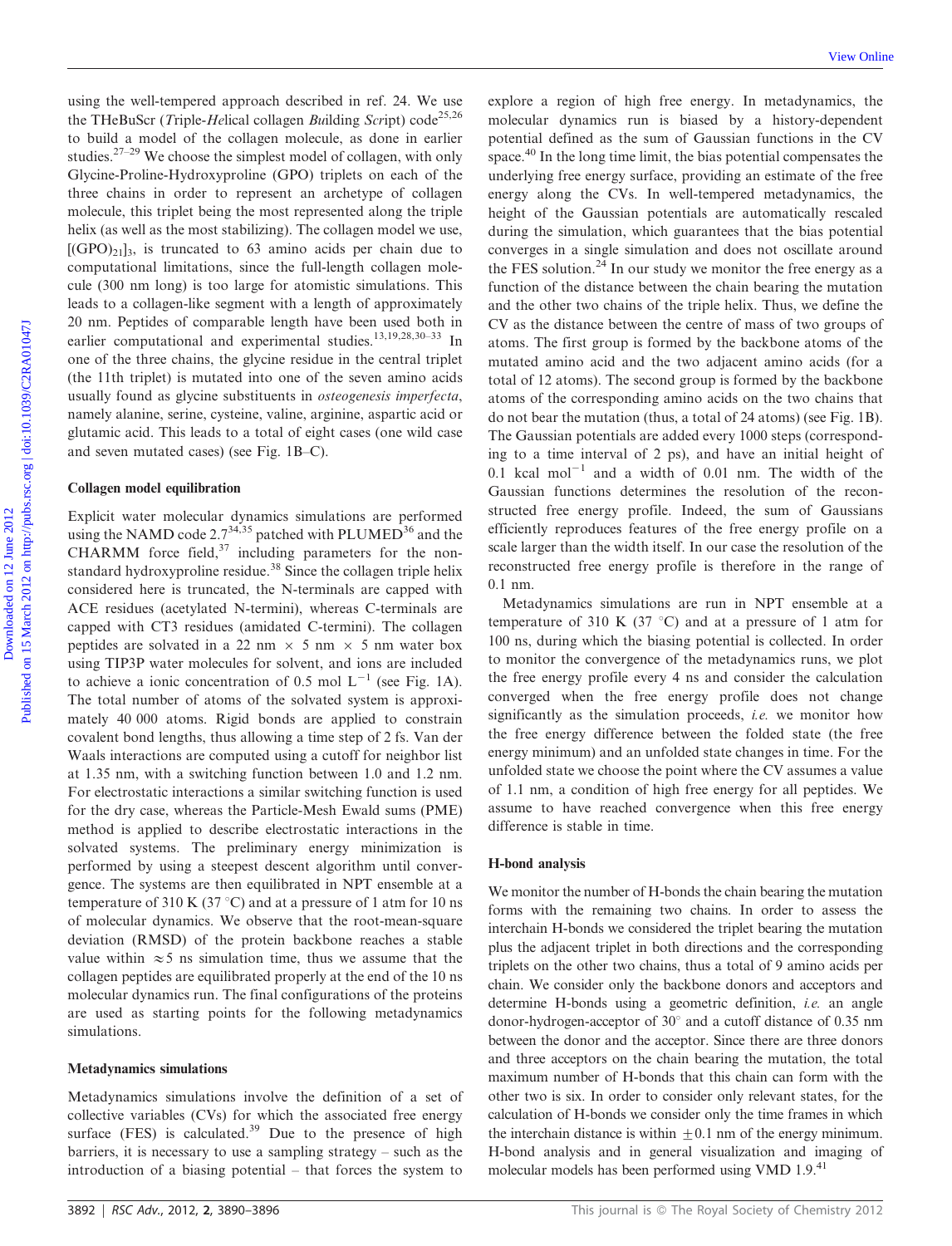#### Computational costs

Each of the eight solvated full-atomistic models contain  $\approx$  40 000 atoms, and each metadynamics simulation has been run for 100 ns (time step 1 fs), requiring about 150 h on 32 CPUs on a parallel machine.

### Results and discussion

The free energy profile for the reference case (no mutations, Fig. 2A) shows a distinct energy minimum for an interchain distance of 0.4 nm, in agreement with a molecular radius in the range  $0.28-0.75$  nm.<sup>42,43</sup> Molecules with Gly mutations (Fig. 2B–H)



Fig. 2 Free energy profile as a function of interchain distance for different glycine substitutions. In order to monitor the convergence of the metadynamics runs, we plot the free energy profile every 4 ns and consider the calculation converged when the free energy profile does not change significantly as the simulation proceeds. This is presented for the reference case (panel A), which shows that the free energy profile converges within the 100 ns simulations and presents a well-defined energy minimum for an interchain distance of 0.4 nm. The free energy profile is then calculated for the different OI-related mutations (panels B–F) and the profiles are compared to the reference case (dashed line). The results show that mutations hinder the well-defined energy minimum found in the reference cases, leading to a profile with a shallower minimum shifted to higher interchain distances, which reflects a destabilization of the local folding.

display altered energy profiles, with a shallower and less defined energy minima, which suggest that the presence of a Gly substitution leads to a less stable configuration compared to the reference case. Furthermore, the energy minimum is shifted towards a larger distance, which implies a local unfolding (Fig. 3A–B). It is interesting to observe that in the case of Cys and Glu mutations there is a second energy minimum for a short interchain distance ( $\approx 0.2$  nm). This corresponds to the configurations shown in Fig. 3C–D, where the side chain of the mutated amino acid points inwards with respect to the triple helix, laying between the other two chains. Although these configurations do not lead to an increased interchain distance, they lead to a local altered folding with respect to the healthy case, and this difference could be relevant for the disease mechanism. This is because the misfolding might interfere with the fibril formation, mineralization or docking of integrins or proteolgycans.

The main effect of mutation-induced misfolding is the disruption of the H-bonding between the collagen chains. In the vicinity of the mutation point, the chain bearing the mutation makes an average of 2.5 H-bonds with the other two chains in the reference case, whereas when a mutation is introduced the number of interchain H-bonds decrease sensibly, to an average ranging from 1.5 to 1.9 H-bonds, depending on the specific substitution. A deeper analysis of the interchain H-bonds shows that in the reference case the peptide spends the relative majority of the time forming three H-Bonds (out of six possible), with a small but significant time spent in configurations with a higher number of H-bonds. Conversely, when other amino acids replace the central Gly residue, typically forming 1 or 2 H-bonds, and the peptide rarely forms more than three H-bonds (see Fig. 4).

Finally, we find that the changes at the molecular level, i.e. the local unfolding due to the presence of a Gly replacement, correlate strongly with the lethality associated to the specific mutations. Indeed, mutations that lead to a higher degree of unfolding (larger interchain distance) lead more often to lethal phenotype (OI type II). This is shown in Fig. 5 by a linear curve



Fig. 3 Energy minimum configurations. Energy minimum configuration is plotted for the reference case (panel A), where no mutation is introduced and the normal Gly residue (licorice rendering) leading to the triple helix folding of the collagen chains (ribbon rendering). When another amino acid (Asp, in panel B) substitutes the mandatory Gly residue, the energy minimum configuration shows a local unfolding of the triple helix, with an increasing distance between the chains. Regions marked in red are the section where there is a marked misfolding of the triple helix. The free energy profiles for both Cys and Glu mutations present two distinct energy minima: one for distances larger than the reference case (similar to the other mutations) and one, peculiar to these two cases, for distances shorter than the reference case. These metastable states correspond to a configuration in which the side chain of Cys (panel C) or Glu (panel D) points inwards with respect to the triple helix, laying between the other two chains.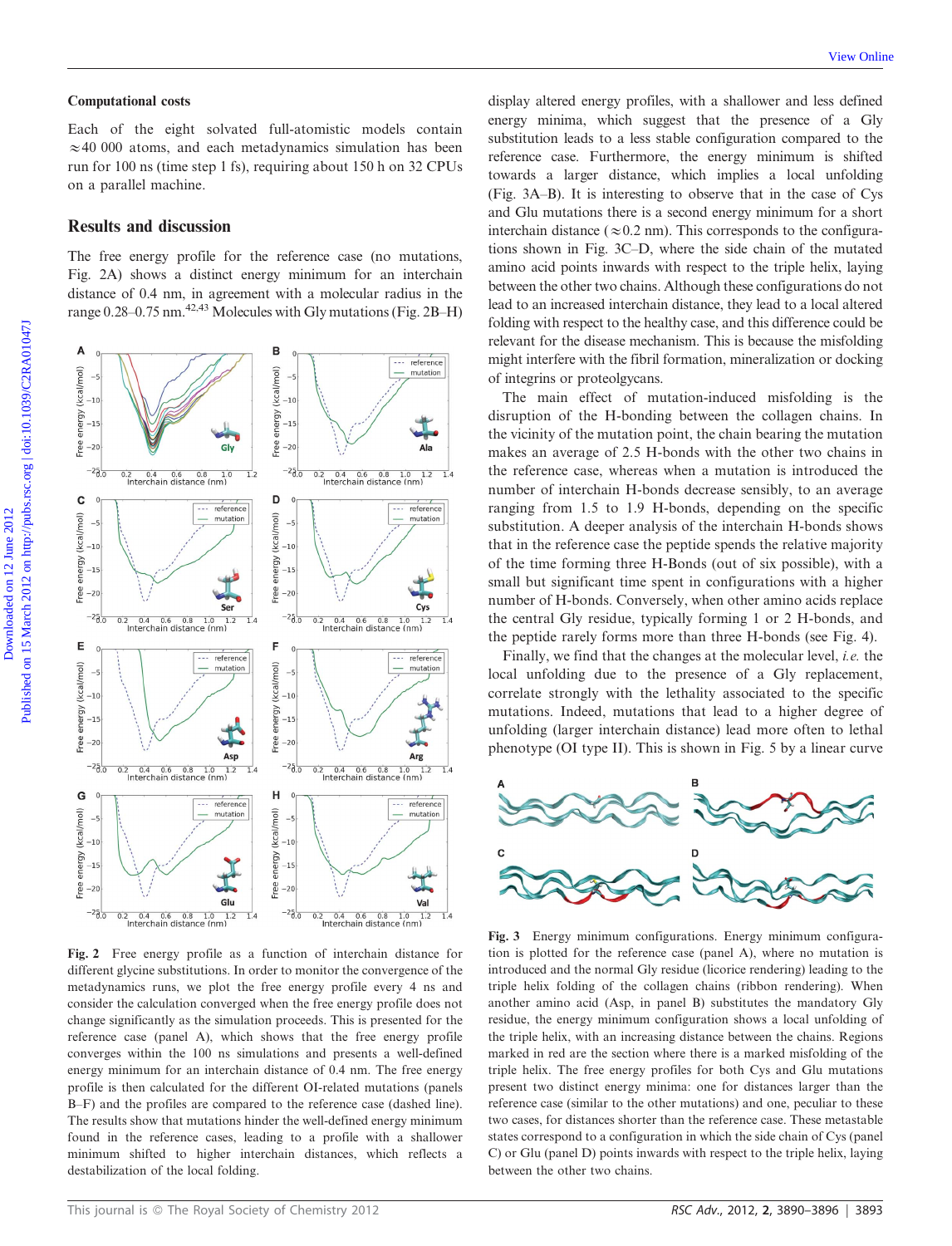

Fig. 4 Effects of mutation type on interchain H-bonds. The most evident effect of the local unfolding is the disruption of the interchain H-bonding as shown by the average number of local backbone-backbone H-bonds, which decreases in the presence of a glycine substitution. The figure shows the percentage of time (depicted with gray scales) spent forming a specific number of H-bonds (where 6 is the maximum possible) for each of the 8 cases considered. The numbers in white give the average number of H-bonds formed. In the reference case the average is found to be 2.46 H-bonds, whereas in the mutated cases the average is shifted towards lower values. For the calculation of H-bonds we consider only the time frames in which the interchain distance is within  $\pm 0.1$  nm of the energy minimum.



Fig. 5 OI phenotype correlates with collagen unfolding. Glycine substitutions lead to local unfolding of the collagen triple helix, measured by the increase in the local interchain distance, which correlates well with the lethality of the mutations. The lethality is given by the percentage of OI type II (the most severe/lethal form) cases for each type of mutation. Data on lethality are taken from ref. 7.

fit to the interchain distance at the energy minimum over the lethality of the specific mutation. The lethality is calculated as the ratio between the severe phenotype occurrences (leading to OI type II) and the total occurrences of each considered Gly replacement. An interesting case is the Gly-to-Val substitution. Indeed, the Val mutation, despite inducing a relatively moderate unfolding, it is associated with a high degree of lethal OI occurrences. In order to explain this phenomenon it is important to consider that the effects on the structure of the single collagen molecule are an important factor influencing the outcome of OI, but the single molecule level is not the only hierarchical scale affected by the mutations. Indeed, it is known that the presence of the mutations affect other phenomena such as intermolecular interaction, fibril formation and mineral crystal growth, which in turn determine the OI phenotype.<sup>7</sup> Regarding the specific case of Val, in a previous work of our group focused on intermolecular interaction, $^{11}$  we showed that Val represents the most disrupting case. These results suggest that Gly-to-Val mutation does affect the single molecule folding, but that the severity of the phenotype generally found in presence of this mutation is also

due to higher scale effects. A further aspect to be considered is that the free energy minimum is very broad if compared to the Gly case, but also in comparison with the other mutations. This is another factor, along with the position of the minimum, which might explain the severity of Val mutations. Indeed, a deep minimum implies a stable configuration, i.e. a deviation from the energy minimum is unfavourable due to the energy barrier. Conversely, a broad minimum (such as the one found for Val) implies that the local configuration is unstable and that the chain separation can easily assume values higher than that associated with the energy minimum. Thus, an energy minimum shifted toward higher interchain distances together with an unstable configuration might be concurrent factors leading to the high severity observed for Val mutations.

The main result of our work is that it showed that OI mutations lead to local unfolding of the triple helix, which is assessed through the free energy profile as a function of the interchain distance. We also show that this local unfolding has a strong correlation with the severity of the phenotype associated with the specific mutation. In the past, both experimental<sup>13</sup> and computational<sup>44</sup> works have used collagen peptides similar to the one used in this work to assess the effects of point mutations on single collagen molecule. In these works, the authors obtained the melting free energy (the difference in free energy between the triple helix and the separate single chains) and used this quantity as a measure of the stability of collagen peptides, showing that the reference peptide (without mutation) is the most stable. When mutations are introduced, it is observed that there is a strong correlation between the decrease in the melting free energy and the severity of the mutation, i.e. mutations associated with higher severity lead to lower melting temperatures (which means that the peptide is less stable). These results match our findings rather well, as depicted in Fig. 5, providing support to our conclusions. A possible explanation is that the mutationinduced local unfolding we observe in the collagen peptides is the responsible for the decreased stability with respect to melting observed in previous studies. Indeed, the disruption of increased interchain distance, with the corresponding hindrance of interchain H-bonding could likely lead to an easier melting of the triple helix. **EXECUTE:** The control of the state of the state of the control of the state state of the state of the control of the control of the control of the state of the state of the state of the state of the state of the state of

In our own previous works $12,45$  we found that OI mutations lead to a decrease of the tensile modulus (up to 15%) of the collagen peptides. The reason for this softening may be explained considering the local unfolding and the consequent partial disruption of backbone-backbone H-bonds between the chains, which would act as a local defect and hinder the mechanical resistance of the molecule.

Our results, obtained here using a more advanced sampling method, strengthen the local model for OI mechanism, showing that the disruption of the helical folding is well correlated with the identity and biophysical properties of the substituting amino acids. Indeed, we show that small Gly replacements (Ala, Ser) lead to a less extended unfolding (with an interchain distance at the energy minimum of  $\approx 0.5$  nm) when compared to charged or large Gly replacements (Arg, Asp or Glu), which lead to more pronounced unfolding (interchain distance at the energy minimum of  $\approx 0.6$  nm). It is not clear how the local unfolding found here could lead to the symptoms of OI, such as bone brittleness and tendon laxity. The local unfolding may play a role in the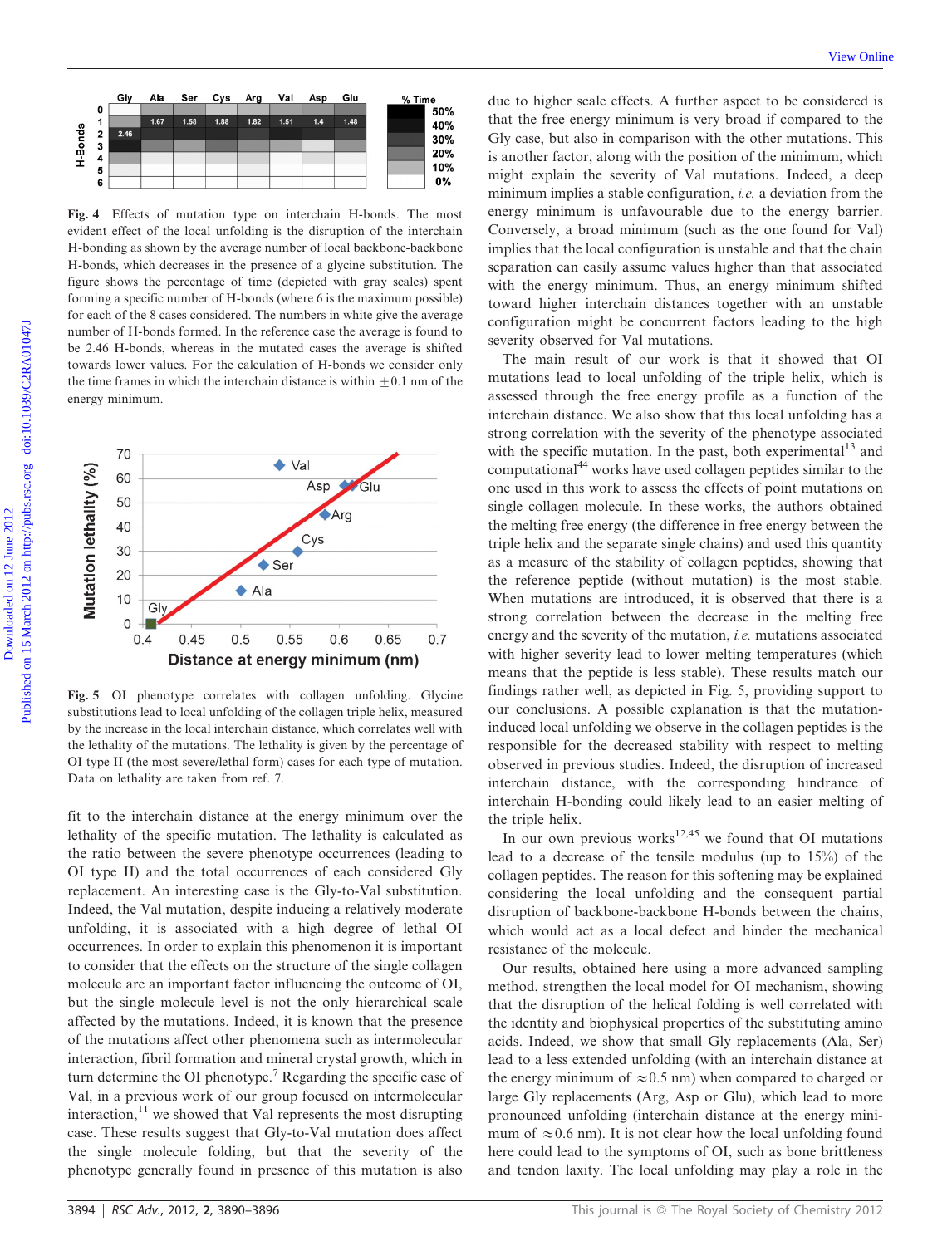collagen supramolecular assembly, disturbing the packing of collagen fibrils and leading to a partial loss of the lateral crystallinity, a feature often observed in OI tissues.<sup>46,47</sup> In turn, a poorer lateral packing of collagen may affect the growth of mineral crystals, which may fail to grow highly organized in the fibril axis direction. Rather, they might be less organized and round-shaped instead of platelet-like. This feature would be consistent with the observed size and shape of the mineral crystals found in OI.48–50

The molecular effect of OI mutations described in this work can be of help to support and explain other OI models. In the framework of the gradient model, a mutation close to the C-terminus is shown to be highly disruptive, irrespective of the type of mutation.<sup>14</sup> As we shown here, the presence of a mutation hinders the formation of interchain H-bonds, which are crucial for the stability of the triple helical folding. Thus, if the mutation falls in the C-terminal region, where the zip-like folding onsets, the lack of H-bonds may block or severely delay the collagen folding process. Conversely, if the mutation affects another region, with the collagen already partially folded, the effect might be minor. In this respect, it is interesting to observe that the degree of unfolding has a correlation with the identity of the mutation, whereas the disruption of H-bonds does not depend on the mutation. Indeed, our results show that the H-bond disruption follows an on/off mechanism, and all types of mutations significantly decrease the ability of the peptide to form local interchain H-bonds. This could explain why in the gradient model the type of mutation has none or marginal importance. collagen supramolecular assembly, disturbing the pucking of basis for the se-called bocal model. On the other hand expansion colleges on partial loss of the lateral dermonstrated basis the printer of Haros control points

Finally, there are two regions along the collagen molecule (helical position 691–823 and 910–964) in which essentially only lethal substitutions are identified. These long stretches of lethal mutations correlate strongly with two (out of three) collagen major ligand binding regions,<sup>7,51</sup> suggesting a regional model for OI. Molecular recognition necessitates that the interacting molecules are folded properly, so that the binding sites can connect. Thus, the mutation-induced unfolding, when located in a ligand binding region might alter the binding site configuration, impeding the correct docking of extracellular molecules (such as proteoglycans or integrins) to collagen.

# **Conclusions**

Since the identification of OI by Sillence et al. in 1979 there has been a remarkable effort in the investigation of OI and its origin. Several details of the effects of OI at various scales are now known and a number of models have been proposed to depict the molecular mechanism responsible for the disease onset. However, despite great efforts, a unified model of the OI mechanisms is still lacking and even the effects of OI on collagen's molecular structure are unclear.

The main focus of this work was to assess the quantitative effect of OI-related glycine replacement mutations on the molecular folding of collagen molecule. We found that OI mutations have a strong effect on collagen at the molecular hierarchy and we discuss these findings in the contest of the previously proposed model for OI mechanisms, showing that our results can provide a basis to explain and unify the three major models. We showed that the local unfolding is strongly dependent on the substituting amino acids, providing further basis for the so-called local model. On the other hand, we also demonstrated that the rupture of H-bonds (which are essential for the correct zip-like folding of the three chains in collagen molecules) is insensitive to the type of mutation, providing ground to explain the gradient model, in which the position to the C-terminus is the key issue, whereas the type of mutation is less important. Finally, since the correct folding is of paramount importance for molecular recognition, we suggest that local unfolding caused by mutations could severely affect the binding of extracellular molecules, as implied in the regional model.

The present study resulted in detailed and quantitative insight into the effect of OI-related mutations at the molecular scale, and clearly showed that severity of the OI mutation types and the degree of unfolding are strongly correlated. Our findings also provide likely explanations of the three major OI models proposed in the literature and could thus be critical on the path of forming a more holistic picture of OI aetiology.

#### Acknowledgements

We acknowledge support from the MIT-Italy Program (''Progetto Rocca''), NSF-CAREER (award number 0642545), DOD-PECASE (award number N000141010562) and Politecnico di Milano (Grant ''5 per mille junior 2009''). Highperformance computing resources have been provided by Regione Lombardia and CILEA Consortium through the LISA Initiative and by CINECA under the ISCRA initiative.

# References

- 1 K. E. Kadler, C. Baldock, J. Bella and R. P. Boot-Handford, J. Cell Sci., 2007, 120, 1955-1958.
- 2 L. Peltonen, A. Palotie and D. J. Prockop, Proc. Natl. Acad. Sci. U. S. A., 1980, 77, 6179–6183.
- 3 F. Rauch and F. H. Glorieux, Lancet, 2004, 363, 1377–1385.
- 4 D. Primorac, D. W. Rowe, M. Mottes, I. Barisic, D. Anticevic, S. Mirandola, M. G. Lira, I. Kalajzic, V. Kusec and F. H. Glorieux, Croat. Med. J., 2001, 42, 393–415.
- 5 D. O. Sillence, A. Senn and D. M. Danks, J. Med. Genet., 1979, 16, 101–116.
- 6 R. Dalgleish, Nucleic Acids Res., 1997, 25, 181–187.
- 7 J. C. Marini, A. Forlino, W. A. Cabral, A. M. Barnes, J. D. San Antonio, S. Milgrom, J. C. Hyland, J. Korkko, D. J. Prockop, A. De Paepe, P. Coucke, S. Symoens, F. H. Glorieux, P. J. Roughley, A. M. Lund, K. Kuurila-Svahn, H. Hartikka, D. H. Cohn, D. Krakow, M. Mottes, U. Schwarze, D. Chen, K. Yang, C. Kuslich, J. Troendle, R. Dalgleish and P. H. Byers, Hum. Mutat., 2007, 28, 209–221.
- 8 K. M. Kozloff, A. Carden, C. Bergwitz, A. Forlino, T. E. Uveges, M. D. Morris, J. C. Marini and S. A. Goldstein, J. Bone Miner. Res., 2004, 19, 614–622.
- 9 P. J. Roughley, F. Rauch and F. H. Glorieux, Eur. Cells Mater., 2003, 5, 41–47.
- 10 W. A. Cabral, S. Milgrom, A. D. Letocha, E. Moriarty and J. C. Marini, J. Med. Genet., 2006, 43, 685–690.
- 11 A. Gautieri, S. Uzel, S. Vesentini, A. Redaelli and M. J. Buehler, Biophys. J., 2009, 97, 857–865.
- 12 A. Gautieri, S. Vesentini, A. Redaelli and M. J. Buehler, Protein Sci., 2008, 18, 161–168.
- 13 K. Beck, V. C. Chan, N. Shenoy, A. Kirkpatrick, J. A. M. Ramshaw and B. Brodsky, Proc. Natl. Acad. Sci. U. S. A., 2000, 97, 4273–4278.
- 14 D. L. Bodian, B. Madhan, B. Brodsky and T. E. Klein, Biochemistry, 2008, 47, 5424–5432.
- 15 B. Brodsky, M. A. Bryan and H. M. Cheng, Biopolymers, 2011, 96, 4–13.
- 16 E. Makareeva, W. A. Cabral, J. C. Marini and S. Leikin, J. Biol. Chem., 2006, 281, 6463–6470.
- 17 P. H. Byers, Philos. Trans. R. Soc. London, Ser. B, 2001, 356, 151–157.